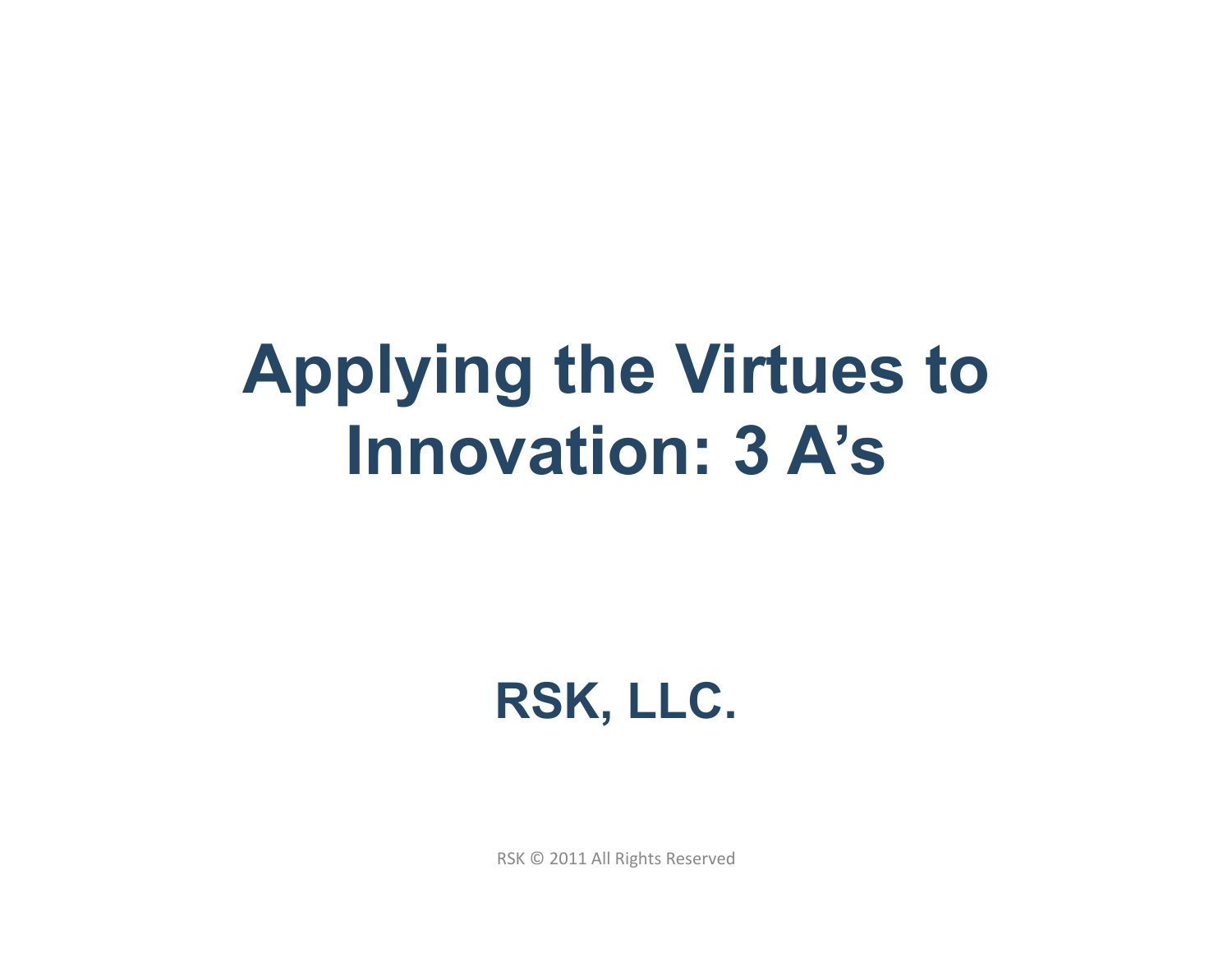#### **Awareness**

On a scale of 1 (low) and seven (high) conduct a self-assessment of your innovative skill set, your innovative mindset and your virtues:

| <b>Skill Assessment</b>       | <b>Mindset Assessment</b>      | <b>Virtue Assessment</b> |  |
|-------------------------------|--------------------------------|--------------------------|--|
| <b>Add Value</b>              | Passion                        | Love                     |  |
| <b>Manage Risk</b>            | <b>Opportunity Recognition</b> | Courage                  |  |
| <b>Create Wealth</b>          | People and Process             | Faith                    |  |
| <b>Branding</b>               | <b>Triple Bottom Line</b>      | Justice                  |  |
| <b>High Performance Teams</b> | <b>Engage Talent</b>           | Prudence                 |  |
| <b>Competing Interests</b>    | <b>Balance</b>                 | Temperance               |  |
| <b>Deal Flow</b>              | <b>Fail Fast</b>               | Hope                     |  |
|                               |                                |                          |  |
|                               |                                |                          |  |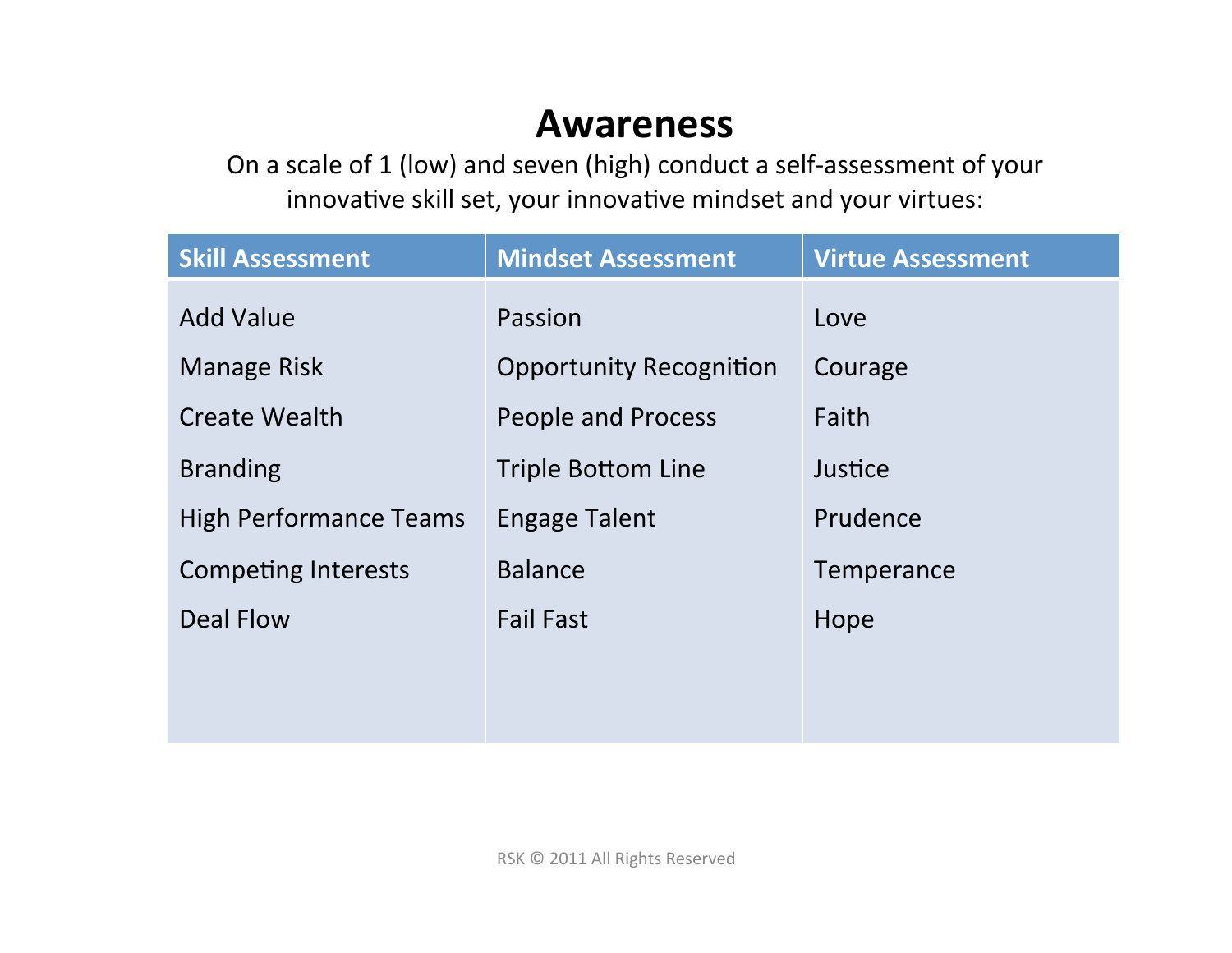## Attention

### Focus on areas you would like to develop

- Identify one to three areas for growth based on self-assessment and feedback
- Identify barriers to growth
	- $-$  Consider intangible barriers such as denial, blind spots, rationalization and pride
	- Consider tangible barriers such as social capital, experience, education, funds
- Take Away identify focused areas for growth and barriers that must be resolved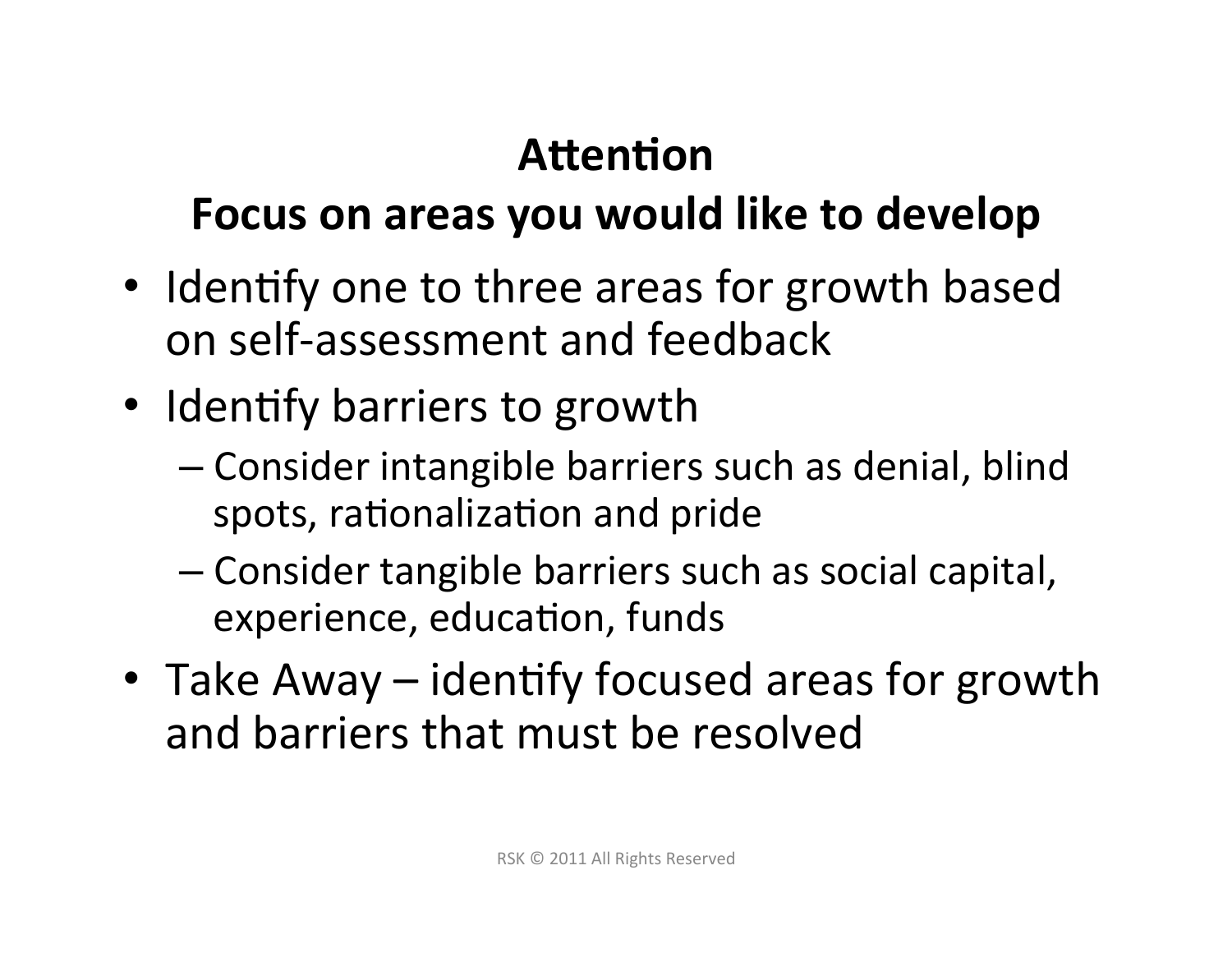#### Action – ways to create value with virtue

- The A, B, C checklist for action includes:
	- $-$  inner/outer life
	- $-$  corporate/community life
	- $-$  disciplined way to reflect and to seek feedback
- Take away
	- $-$  Be clear and specific about your goals
	- $-$  Set definitive time lines
	- $-$  Define success and deliverables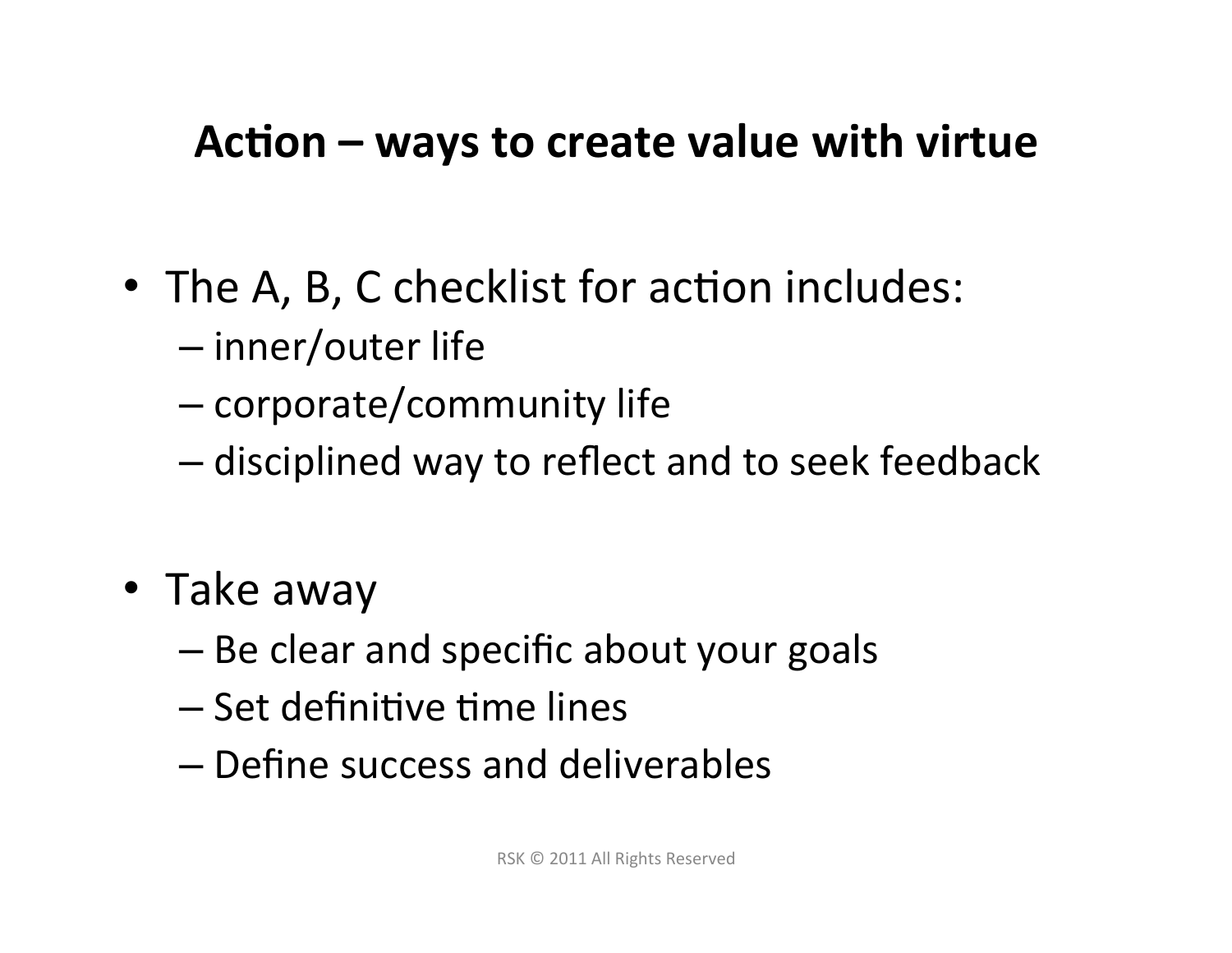| <b>Inner Life</b><br><b>Disciplined Reflection</b>                     | <b>Outer Life</b><br>"It-thou"                                                                                                                                                                                                                                         | <b>Corporate and</b><br><b>Community Life</b><br><b>Teams &amp; Partners</b>                                        | <b>Association</b><br><b>Unobvious</b><br>connections                                                                      |
|------------------------------------------------------------------------|------------------------------------------------------------------------------------------------------------------------------------------------------------------------------------------------------------------------------------------------------------------------|---------------------------------------------------------------------------------------------------------------------|----------------------------------------------------------------------------------------------------------------------------|
| • Reflect<br>• Compassion<br>• Social Justice<br>• Learn from Mistakes | Reduce TV, computer, PDA<br>to increase Family/Friends<br>Replace multi-tasking with<br>"10,000 hour rule" of                                                                                                                                                          | Individually or with team,<br>reflect:<br>•What good did we do?<br>.What good did we fail to                        | <b>Observing:</b><br>Customer "pain points" &<br>"competing alternatives"<br><b>Questioning:</b>                           |
| <b>Education</b><br>• courses that promote self-                       | focused effort<br><b>Audit Social Capital</b><br>•Within company                                                                                                                                                                                                       | do?<br>.What harm did we cause?<br>Leadership development is                                                        | <b>VOC</b><br>Examine antithesis of our<br>views and embrace<br>constraints                                                |
| discovery and reflection                                               | •Within industry<br>• Within community<br>•At National and Global level                                                                                                                                                                                                | accelerated by experiences<br>such as:<br>•Community service                                                        | <b>Experimenting:</b><br><b>Fail Fast</b>                                                                                  |
|                                                                        | <b>Build Social Capital</b><br>.Meet leaders who start,<br>grow and reinvent<br>organizations<br>• Seek feedback to overcome<br>blind spots, denial,<br>rationalization<br>• Conduct 360 to identify<br>strengths and areas to<br>improve<br>• Mentor and seek mentors | •Turn-around opportunity<br>•Start up opportunity<br>•Global assignment or travel<br>RSK © 2011 All Rights Reserved | <b>Social Capital</b><br>meet people with different<br>ideas, backgrounds, and<br>points of view to expand our<br>insights |